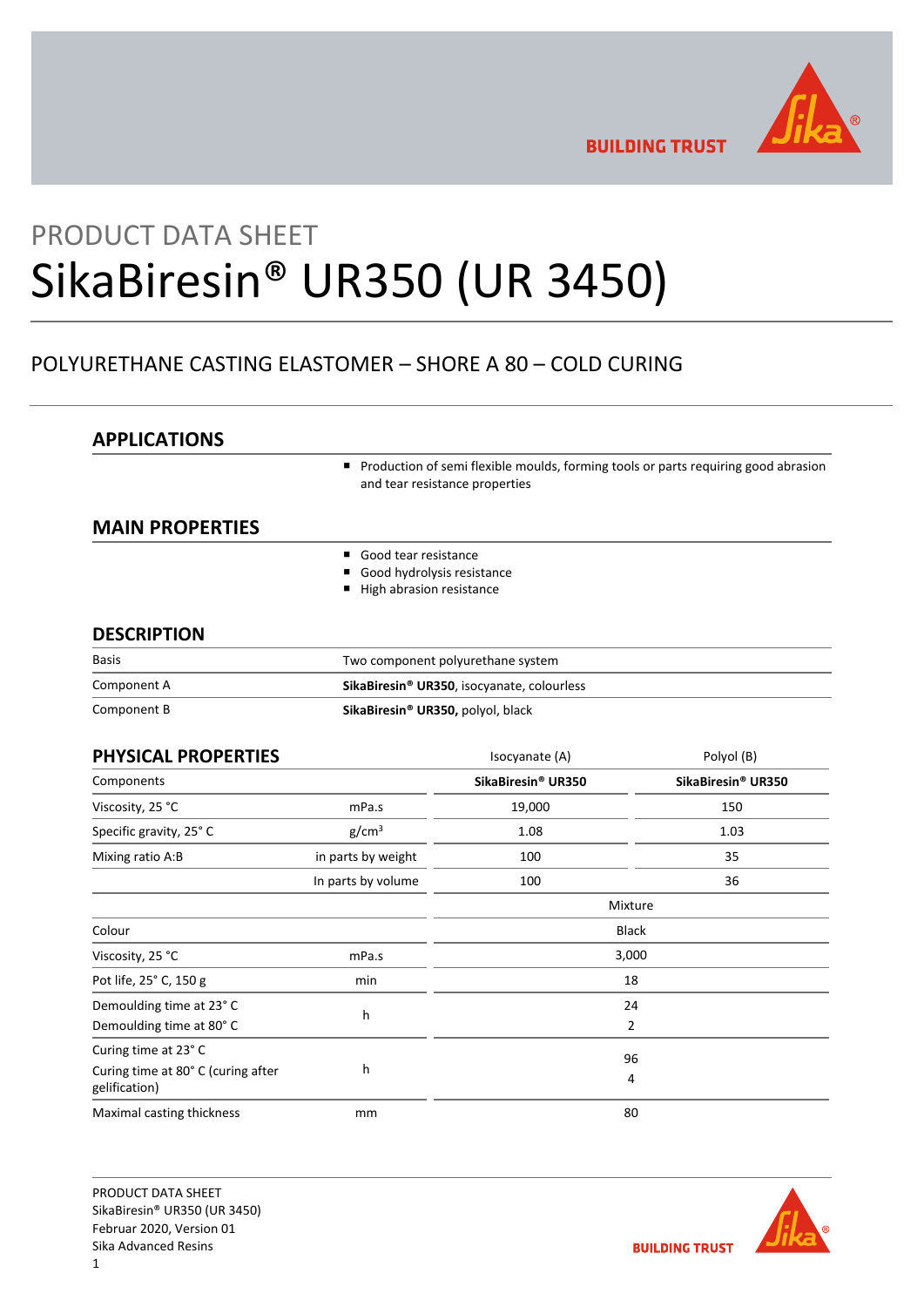# **MECHANICAL PROPERTIES**

| approx. values                            |                  |                   |             |
|-------------------------------------------|------------------|-------------------|-------------|
| Specific gravity                          | ISO 2781         | g/cm <sup>3</sup> | 1.08        |
| Shore hardness                            | <b>ISO 868</b>   | Shore A1 / A15    | A 80 / A 79 |
| Tensile strength                          | <b>ISO 37</b>    | <b>MPa</b>        | 12          |
| Tear strength                             | <b>ISO 34</b>    | kN/m              | 67          |
| Elongation at break                       | <b>ISO 37</b>    | %                 | 620         |
| <b>BASHORE</b> resilience                 | <b>ASTM 2632</b> | %                 | 44          |
| Linear shrinkage (specimen<br>250x50x3mm) |                  | mm/m              | 3.6         |
| Abrasion resistance (TABER)               | <b>ISO 5470</b>  | mm3 / 100U        | 41          |

# **THERMAL AND SPECIFIC PROPERTIES**

approx. values

| Working temperature                                               | $\overline{\phantom{0}}$ | $\sim$<br>∼               | $-40/180$ |
|-------------------------------------------------------------------|--------------------------|---------------------------|-----------|
| Glass transition temperature                                      | ISO 11357                | $\sim$                    | - 60      |
| Coefficient of thermal expansion<br>$(+0^\circ$ to $+40^\circ$ C) | ISO 11359                | $10^{-6}$ K <sup>-1</sup> | 230       |

# **PACKAGING UNITS**

|                           | Isocyanate (A), SikaBiresin <sup>®</sup> UR350<br>Polyol (B), SikaBiresin® UR350                                                                | $20 \text{ kg} / 6 \times 1 \text{ kg}$<br>7 kg / 6 x 0.35 kg                                                                                                                                                                                                                                                                                                                                               |
|---------------------------|-------------------------------------------------------------------------------------------------------------------------------------------------|-------------------------------------------------------------------------------------------------------------------------------------------------------------------------------------------------------------------------------------------------------------------------------------------------------------------------------------------------------------------------------------------------------------|
| <b>PROCESSING DATA</b>    |                                                                                                                                                 |                                                                                                                                                                                                                                                                                                                                                                                                             |
|                           | Product Data Sheets of the release agents.<br>Pay attention to dry conditions and dry mould surfaces while processing.<br>life will be reduced. | The material, processing and mould temperature must be at least $18 - 25$ °C.<br>Recommended release agents are Sika® Liquid Wax. For more information, see<br>Both components have to be mixed thoroughly according to mixing ratio and<br>poured immediately into the released mould with beginning at the lowest point.<br>Isocyanate component could be heated up to 40°C to make it more fluid but pot |
| <b>STORAGE CONDITIONS</b> |                                                                                                                                                 |                                                                                                                                                                                                                                                                                                                                                                                                             |
| Shelf life                | Isocyanate (A), SikaBiresin <sup>®</sup> UR350                                                                                                  | 12 months                                                                                                                                                                                                                                                                                                                                                                                                   |
|                           | Polyol (B), SikaBiresin <sup>®</sup> UR350                                                                                                      | 12 months                                                                                                                                                                                                                                                                                                                                                                                                   |
| Storage temperature       | Isocyanate (A), SikaBiresin <sup>®</sup> UR350                                                                                                  | $18 - 25 °C$                                                                                                                                                                                                                                                                                                                                                                                                |
|                           | Polyol (B), SikaBiresin <sup>®</sup> UR350                                                                                                      | $18 - 25 °C$                                                                                                                                                                                                                                                                                                                                                                                                |

|                   | - POIVOL (B), SIKABIFESIN°UK350<br>18 – 25 L                                                                                                                                                                                                                                                         |
|-------------------|------------------------------------------------------------------------------------------------------------------------------------------------------------------------------------------------------------------------------------------------------------------------------------------------------|
| Crystallization   | After prolonged storage below 15°C, crystallization of isocyanate may occur.<br>$\blacksquare$ This is easily removed by warming up for 4 to 6 hours at 60 °C.<br>Excessive heating of both components may cause a degradation of the final cured<br>product (temp >60°C or heating time > 12 hours. |
| Opened packagings | ■ Containers must be closed tightly immediately after use to prevent moisture<br>ingress.<br>■ The residual material needs to be used up as soon as possible.                                                                                                                                        |